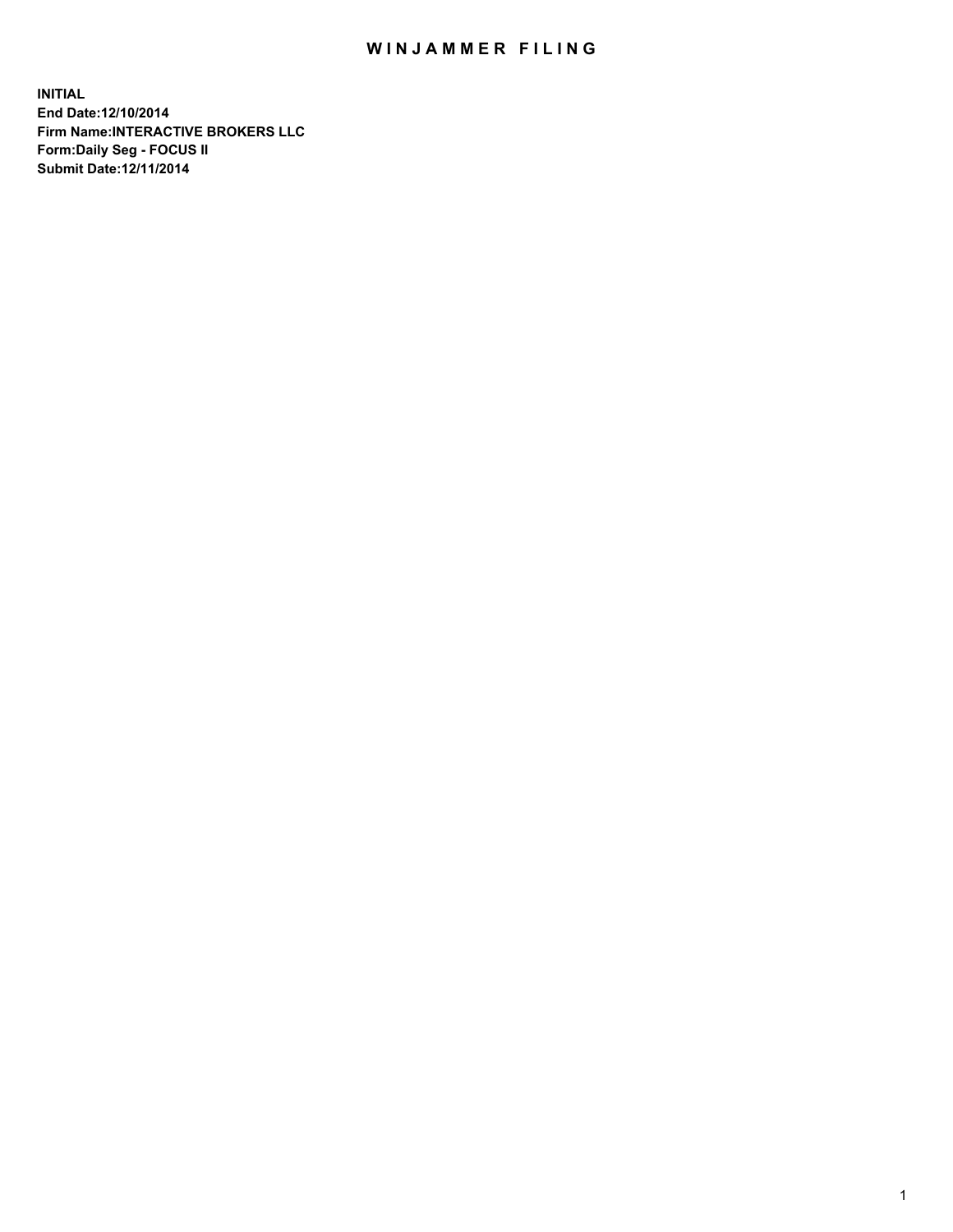## **INITIAL End Date:12/10/2014 Firm Name:INTERACTIVE BROKERS LLC Form:Daily Seg - FOCUS II Submit Date:12/11/2014 Daily Segregation - Cover Page**

| Name of Company<br><b>Contact Name</b><br><b>Contact Phone Number</b><br><b>Contact Email Address</b>                                                                                                                                                                                                                          | <b>INTERACTIVE BROKERS LLC</b><br><b>Michael Ellman</b><br>203-422-8926<br>mellman@interactivebrokers.co<br>$m$ |
|--------------------------------------------------------------------------------------------------------------------------------------------------------------------------------------------------------------------------------------------------------------------------------------------------------------------------------|-----------------------------------------------------------------------------------------------------------------|
| FCM's Customer Segregated Funds Residual Interest Target (choose one):<br>a. Minimum dollar amount: ; or<br>b. Minimum percentage of customer segregated funds required:% ; or<br>c. Dollar amount range between: and; or<br>d. Percentage range of customer segregated funds required between:% and%.                         | <u>0</u><br><u>0</u><br>155,000,000 245,000,000<br>0 <sub>0</sub>                                               |
| FCM's Customer Secured Amount Funds Residual Interest Target (choose one):<br>a. Minimum dollar amount: ; or<br>b. Minimum percentage of customer secured funds required:% ; or<br>c. Dollar amount range between: and; or<br>d. Percentage range of customer secured funds required between:% and%.                           | <u>0</u><br>0<br>80,000,000 120,000,000<br>0 <sub>0</sub>                                                       |
| FCM's Cleared Swaps Customer Collateral Residual Interest Target (choose one):<br>a. Minimum dollar amount: ; or<br>b. Minimum percentage of cleared swaps customer collateral required:% ; or<br>c. Dollar amount range between: and; or<br>d. Percentage range of cleared swaps customer collateral required between:% and%. | $\overline{\mathbf{0}}$<br>$\underline{\mathbf{0}}$<br>0 <sub>0</sub><br>0 <sub>0</sub>                         |
| Current ANC:on<br><b>Broker Dealer Minimum</b><br>Debit/Deficit - CustomersCurrent AmountGross Amount<br>Domestic Debit/Deficit<br>Foreign Debit/Deficit                                                                                                                                                                       | 2,413,789,940 10-DEC-2014<br>275,491,379<br>5,085,519<br>6,526,6250                                             |
| Debit/Deficit - Non CustomersCurrent AmountGross Amount<br>Domestic Debit/Deficit<br>Foreign Debit/Deficit<br>Proprietary Profit/Loss<br>Domestic Profit/Loss<br>Foreign Profit/Loss                                                                                                                                           | 0 <sub>0</sub><br>0 <sub>0</sub><br><u>0</u><br><u>0</u>                                                        |
| Proprietary Open Trade Equity<br>Domestic OTE<br>Foreign OTE<br><b>SPAN</b><br><b>Customer SPAN Calculation</b><br>Non-Customer SPAN Calcualation                                                                                                                                                                              | <u>0</u><br><u>0</u><br>1,150,034,778<br>33,856,932                                                             |
| <b>Proprietary Capital Charges</b><br>Minimum Dollar Amount Requirement<br>Other NFA Dollar Amount Requirement                                                                                                                                                                                                                 | <u>0</u><br>20,000,000 [7465]<br>21,767,808 [7475]                                                              |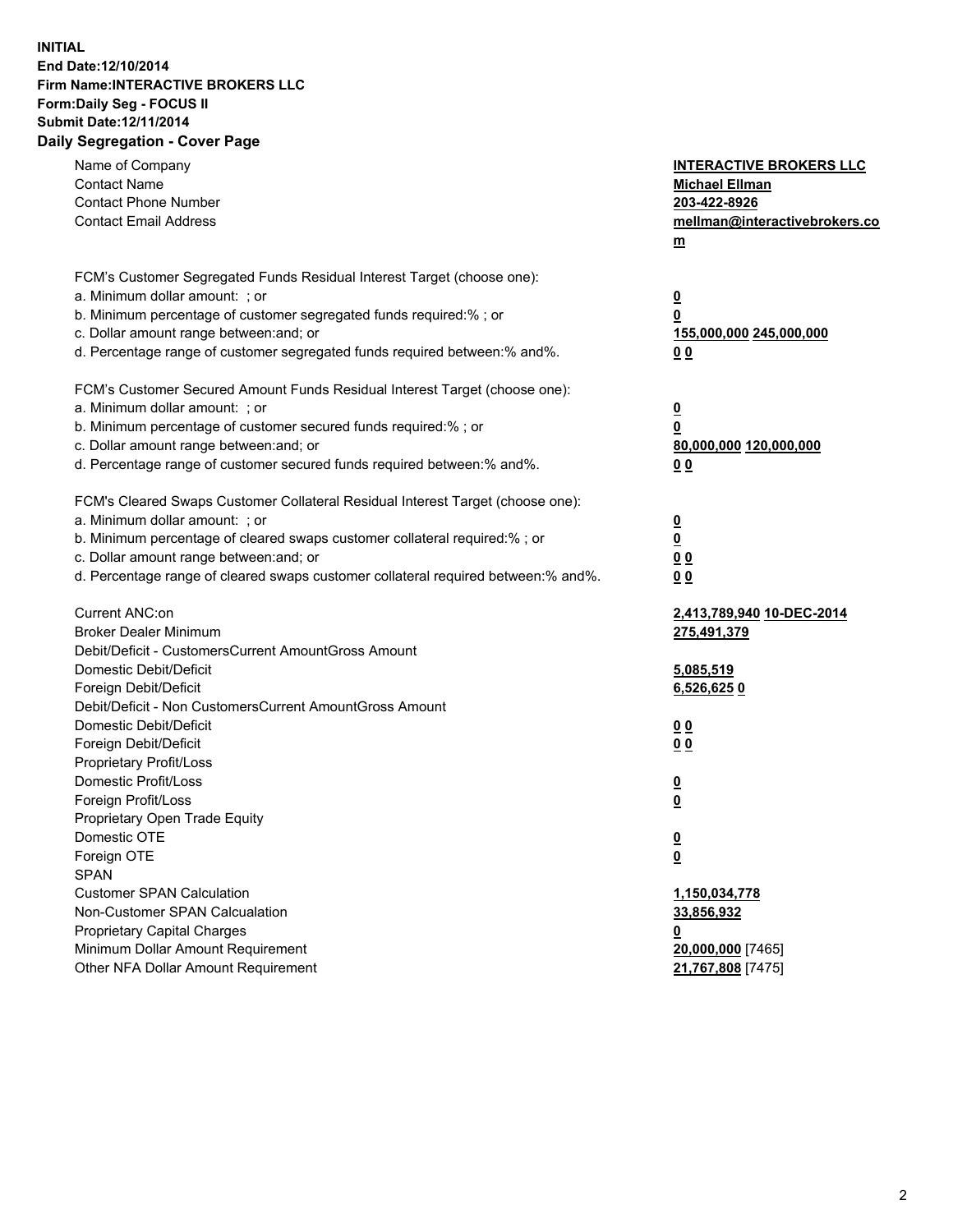## **INITIAL End Date:12/10/2014 Firm Name:INTERACTIVE BROKERS LLC Form:Daily Seg - FOCUS II Submit Date:12/11/2014 Daily Segregation - Secured Amounts**

|                | Daily Segregation - Secured Amounts                                                                        |                                    |
|----------------|------------------------------------------------------------------------------------------------------------|------------------------------------|
|                | Foreign Futures and Foreign Options Secured Amounts                                                        |                                    |
|                | Amount required to be set aside pursuant to law, rule or regulation of a foreign                           | $0$ [7305]                         |
|                | government or a rule of a self-regulatory organization authorized thereunder                               |                                    |
| 1.             | Net ledger balance - Foreign Futures and Foreign Option Trading - All Customers                            |                                    |
|                | A. Cash                                                                                                    | 383,790,152 [7315]                 |
|                | B. Securities (at market)                                                                                  | $0$ [7317]                         |
| 2.             | Net unrealized profit (loss) in open futures contracts traded on a foreign board of trade                  | -24,746,826 [7325]                 |
| 3.             | Exchange traded options                                                                                    |                                    |
|                | a. Market value of open option contracts purchased on a foreign board of trade                             | 107,912 [7335]                     |
|                | b. Market value of open contracts granted (sold) on a foreign board of trade                               | $-113,838$ [7337]                  |
| 4.             | Net equity (deficit) (add lines 1. 2. and 3.)                                                              | 359,037,400 [7345]                 |
| 5.             | Account liquidating to a deficit and account with a debit balances - gross amount                          | 6,526,625 [7351]                   |
|                | Less: amount offset by customer owned securities                                                           | 0 [7352] 6,526,625 [7354]          |
| 6.             | Amount required to be set aside as the secured amount - Net Liquidating Equity                             | 365,564,025 [7355]                 |
|                | Method (add lines 4 and 5)                                                                                 |                                    |
| 7.             | Greater of amount required to be set aside pursuant to foreign jurisdiction (above) or line                | 365,564,025 [7360]                 |
|                | 6.                                                                                                         |                                    |
|                | FUNDS DEPOSITED IN SEPARATE REGULATION 30.7 ACCOUNTS                                                       |                                    |
| $\mathbf{1}$ . | Cash in banks                                                                                              |                                    |
|                | A. Banks located in the United States                                                                      | 356,856,391 [7500]                 |
|                | B. Other banks qualified under Regulation 30.7                                                             | 0 [7520] 356,856,391 [7530]        |
| 2.             | Securities                                                                                                 |                                    |
|                | A. In safekeeping with banks located in the United States                                                  | $0$ [7540]                         |
|                | B. In safekeeping with other banks qualified under Regulation 30.7                                         | 0 [7560] 0 [7570]                  |
| 3.             | Equities with registered futures commission merchants                                                      |                                    |
|                | A. Cash                                                                                                    | $0$ [7580]                         |
|                | <b>B.</b> Securities                                                                                       | $0$ [7590]                         |
|                | C. Unrealized gain (loss) on open futures contracts                                                        | $0$ [7600]                         |
|                | D. Value of long option contracts                                                                          | $0$ [7610]                         |
|                | E. Value of short option contracts                                                                         | 0 [7615] 0 [7620]                  |
| 4.             | Amounts held by clearing organizations of foreign boards of trade                                          |                                    |
|                | A. Cash                                                                                                    | $0$ [7640]                         |
|                | <b>B.</b> Securities                                                                                       | $0$ [7650]                         |
|                | C. Amount due to (from) clearing organization - daily variation                                            | $0$ [7660]                         |
|                | D. Value of long option contracts                                                                          | $0$ [7670]                         |
|                | E. Value of short option contracts                                                                         | 0 [7675] 0 [7680]                  |
| 5.             | Amounts held by members of foreign boards of trade                                                         |                                    |
|                | A. Cash                                                                                                    | 144,783,193 [7700]                 |
|                | <b>B.</b> Securities                                                                                       | $0$ [7710]                         |
|                | C. Unrealized gain (loss) on open futures contracts                                                        | -19,912,522 [7720]                 |
|                | D. Value of long option contracts                                                                          | 105,178 [7730]                     |
|                | E. Value of short option contracts                                                                         | -113,843 [7735] 124,862,006 [7740] |
| 6.             | Amounts with other depositories designated by a foreign board of trade                                     | $0$ [7760]                         |
| 7.             | Segregated funds on hand                                                                                   | $0$ [7765]                         |
| 8.             |                                                                                                            |                                    |
| 9.             | Total funds in separate section 30.7 accounts                                                              | 481,718,397 [7770]                 |
|                | Excess (deficiency) Set Aside for Secured Amount (subtract line 7 Secured Statement<br>Page 1 from Line 8) | 116, 154, 372 [7380]               |
| 10.            | Management Target Amount for Excess funds in separate section 30.7 accounts                                | 80,000,000 [7780]                  |
| 11.            | Excess (deficiency) funds in separate 30.7 accounts over (under) Management Target                         |                                    |
|                |                                                                                                            | 36,154,372 [7785]                  |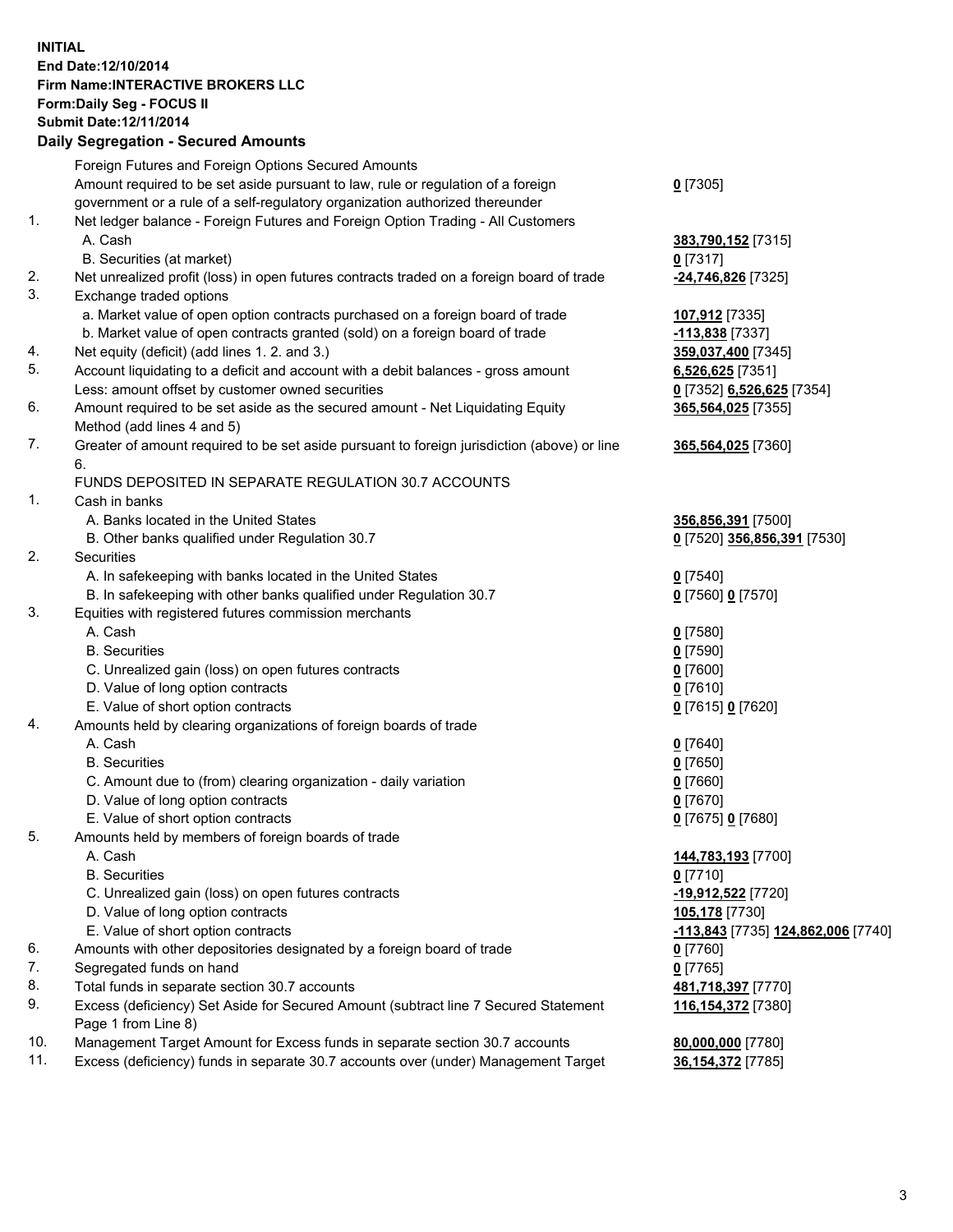**INITIAL End Date:12/10/2014 Firm Name:INTERACTIVE BROKERS LLC Form:Daily Seg - FOCUS II Submit Date:12/11/2014 Daily Segregation - Segregation Statement** SEGREGATION REQUIREMENTS(Section 4d(2) of the CEAct) 1. Net ledger balance A. Cash **2,393,205,244** [7010] B. Securities (at market) **0** [7020] 2. Net unrealized profit (loss) in open futures contracts traded on a contract market **2,175,141** [7030] 3. Exchange traded options A. Add market value of open option contracts purchased on a contract market **119,366,259** [7032] B. Deduct market value of open option contracts granted (sold) on a contract market **-228,422,555** [7033] 4. Net equity (deficit) (add lines 1, 2 and 3) **2,286,324,089** [7040] 5. Accounts liquidating to a deficit and accounts with debit balances - gross amount **5,085,519** [7045] Less: amount offset by customer securities **0** [7047] **5,085,519** [7050] 6. Amount required to be segregated (add lines 4 and 5) **2,291,409,608** [7060] FUNDS IN SEGREGATED ACCOUNTS 7. Deposited in segregated funds bank accounts A. Cash **322,868,293** [7070] B. Securities representing investments of customers' funds (at market) **1,138,219,510** [7080] C. Securities held for particular customers or option customers in lieu of cash (at market) **0** [7090] 8. Margins on deposit with derivatives clearing organizations of contract markets A. Cash **19,542,566** [7100] B. Securities representing investments of customers' funds (at market) **82,543,006** [7110] C. Securities held for particular customers or option customers in lieu of cash (at market) **0** [7120] 9. Net settlement from (to) derivatives clearing organizations of contract markets **2,249,762** [7130] 10. Exchange traded options A. Value of open long option contracts **830,854** [7132] B. Value of open short option contracts **-6,578,970** [7133] 11. Net equities with other FCMs A. Net liquidating equity **-56,623,965** [7140] B. Securities representing investments of customers' funds (at market) **1,019,975,658** [7160] C. Securities held for particular customers or option customers in lieu of cash (at market) **0** [7170] 12. Segregated funds on hand **0** [7150] 13. Total amount in segregation (add lines 7 through 12) **2,523,026,714** [7180] 14. Excess (deficiency) funds in segregation (subtract line 6 from line 13) **231,617,106** [7190] 15. Management Target Amount for Excess funds in segregation **155,000,000** [7194]

16. Excess (deficiency) funds in segregation over (under) Management Target Amount Excess

**76,617,106** [7198]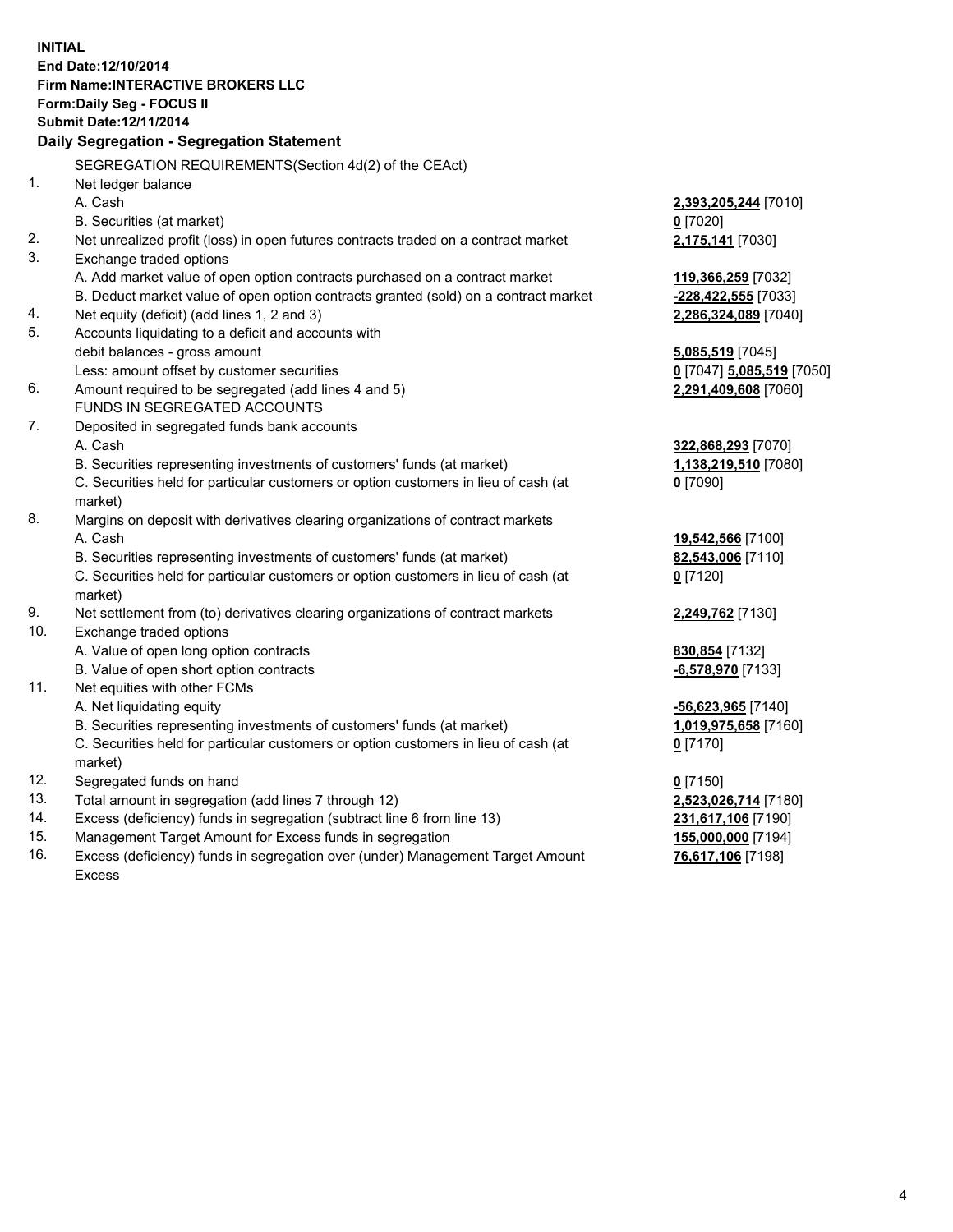## **INITIAL End Date:12/10/2014 Firm Name:INTERACTIVE BROKERS LLC Form:Daily Seg - FOCUS II Submit Date:12/11/2014 Daily Segregation - Supplemental**

| $\blacksquare$ | Total gross margin deficiencies - Segregated Funds Origin                              | 106,095 [9100] |
|----------------|----------------------------------------------------------------------------------------|----------------|
| $\blacksquare$ | Total gross margin deficiencies - Secured Funds Origin                                 | 172,741 [9101] |
| $\blacksquare$ | Total gross margin deficiencies - Cleared Swaps Customer Collateral Funds Origin       | $0$ [9102]     |
| $\blacksquare$ | Total gross margin deficiencies - Noncustomer and Proprietary Accounts Origin          | $0$ [9103]     |
| $\blacksquare$ | Total number of accounts contributing to total gross margin deficiencies - Segregated  | 6 [9104]       |
|                | Funds Origin                                                                           |                |
| $\blacksquare$ | Total number of accounts contributing to total gross margin deficiencies - Secured     | $9$ [9105]     |
|                | Funds Origin                                                                           |                |
| $\blacksquare$ | Total number of accounts contributing to the total gross margin deficiencies - Cleared | $0$ [9106]     |
|                | Swaps Customer Collateral Funds Origin                                                 |                |
| $\blacksquare$ | Total number of accounts contributing to the total gross margin deficiencies -         | $0$ [9107]     |
|                | Noncustomer and Proprietary Accounts Origin                                            |                |
| $\blacksquare$ | Upload a copy of the firm's daily margin report the FCM uses to issue margin calls     |                |
|                | which corresponds with the reporting date.                                             |                |

12.10.2014 Commodity Margin Deficiency Report.xls